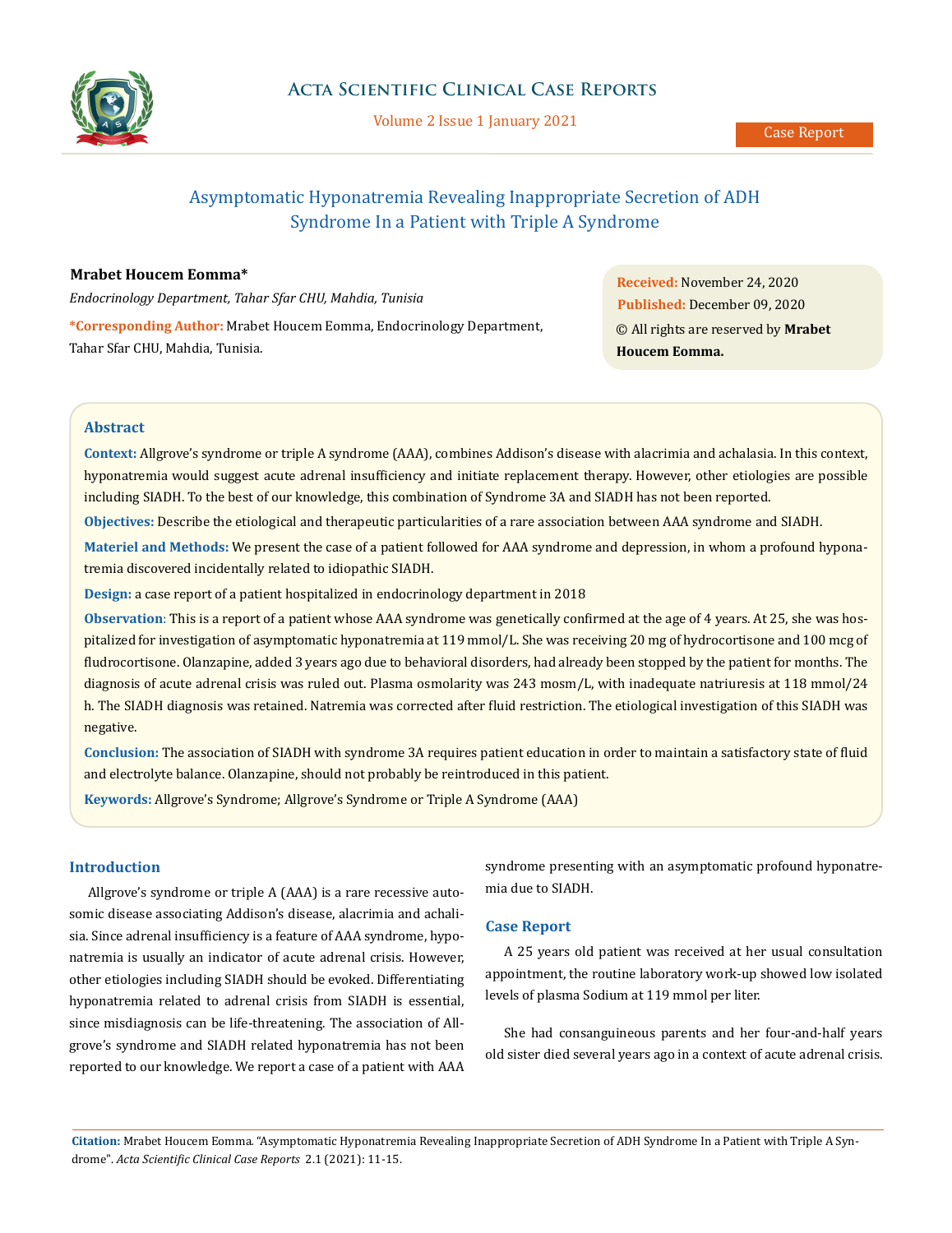The patient was diagnosed with Addison's disease at the age of four years and have received Hydrocortisone and Fludrocortisone. Initial presentation included vomiting, loss of weight and appetite and intense hyperpigmentation.

Parents reported congenital alacrimia, which evoked for pediatricians the "Allgrove's syndrome". Genetic testing for mutation of the *AAAS* gene confirmed the diagnosis.

Up to 25 years of age, our patient presented no episodes of acute adrenal crisis. An esophageal manometry was performed twice and hadn't shown achalasia. A growth delay was noticed within years. And the patient suffered from behavioral abnormities and hallucinations for which she referred 3 years prior to her admission to the outpatient psychiatry consultation. An Olanzapine prescription improved her condition.

At her last usual consultation, low levels of plasma Sodium at 119 mmol per liter were noticed. Levels of Potassium and Chloride in the blood were within normal ranges. At that time, the treatment of our patient included 20 mg of Hydrocortisone and 100µg of Fludrocortisone daily.

She claimed taking her medication regularly. She was doing well and had no hypoglycemia.

Even there was no clinical sign or other biological feature suggestive of adrenal crisis, the patient was admitted into the endocrinology department for further investigation.

At admission, she was apyretic and hemodynamically stable and without any signs of active infectious disease. There was no edema. Thyroid palpation was normal.

Neurological evaluation revealed a quadripyramidal spasticity and acerebellar ataxia.

On the laboratory tests (Table 1), the liver and kidney functions were normal. Her Thyroid –Stimulating Hormone level was also normal.

Plasma osmolarity was however decreased at 243 mosmol /l.

Urinary Sodium and osmolarity were both elevated at 76 mmol/l and 378 mosmol /l respectively.

**Table1:** Biochemical work-up at initial presentation

| Exam                               | <b>Result</b> | <b>Reference</b> |
|------------------------------------|---------------|------------------|
|                                    |               | Value            |
| Plasma Sodium (mmol/l)             | 118           | 135-145          |
| Plasma Potassium (mmol/l)          | 3.75          | $3.5 - 5$        |
| Urinary Sodium (mmol/l)            | 35            | ~120             |
| Urinary Potassium (mmol/l)         | 23            | ~10              |
| Plasma osmolarity (mosmol/L)       | 243           | 285              |
| Urinary osmolarity (mosmol/L)      | 378           | 100-300          |
| Thyroid-Stimulating Hormone(mUI/)L | 0.85          | $0.25 - 4$       |
| Plasma Calcium (mmol/l)            | 2.3           | 2.25-2.65        |
| Creatinine $(\mu mol/l)$           | 38            | 50-120           |
| Urea (mmol)                        | 2.6           | $2.5 - 7.5$      |
|                                    |               |                  |

Decreased effective osmolality of the extracellular fluid (Posm  $100 \text{ mOsmol/kg H}_2$ O)

Inappropriate urinary concentration (Uosm>100 mOsmol/kg  ${\rm H}_{\rm 2}$ O) with normal renal function) at some level of plasma hypoosmolality.

Clinical euvolemia, as defined by the absence of signs of hypovolemia (orthostasis, tachycardia, decreased skin turgor, dry mucous membranes) or hypervolemia (subcutaneous edema, ascites).

Elevated urinary sodium excretion (>20-30 mmol/L) while on normal salt and water intake.

Absence of other potential causes of euvolemic hypo-osmolality: severe hypothyroidism, hypocortisolism (glucocorticoid insufficiency).

Normal renal function and absence of diuretic use, particularly thiazide diuretics.

**Box 1:** Diagnoisis criteria for SIADH (adapted from [8].

**Citation:** Mrabet Houcem Eomma*.* "Asymptomatic Hyponatremia Revealing Inappropriate Secretion of ADH Syndrome In a Patient with Triple A Syndrome". *Acta Scientific Clinical Case Reports* 2.1 (2021): 11-15.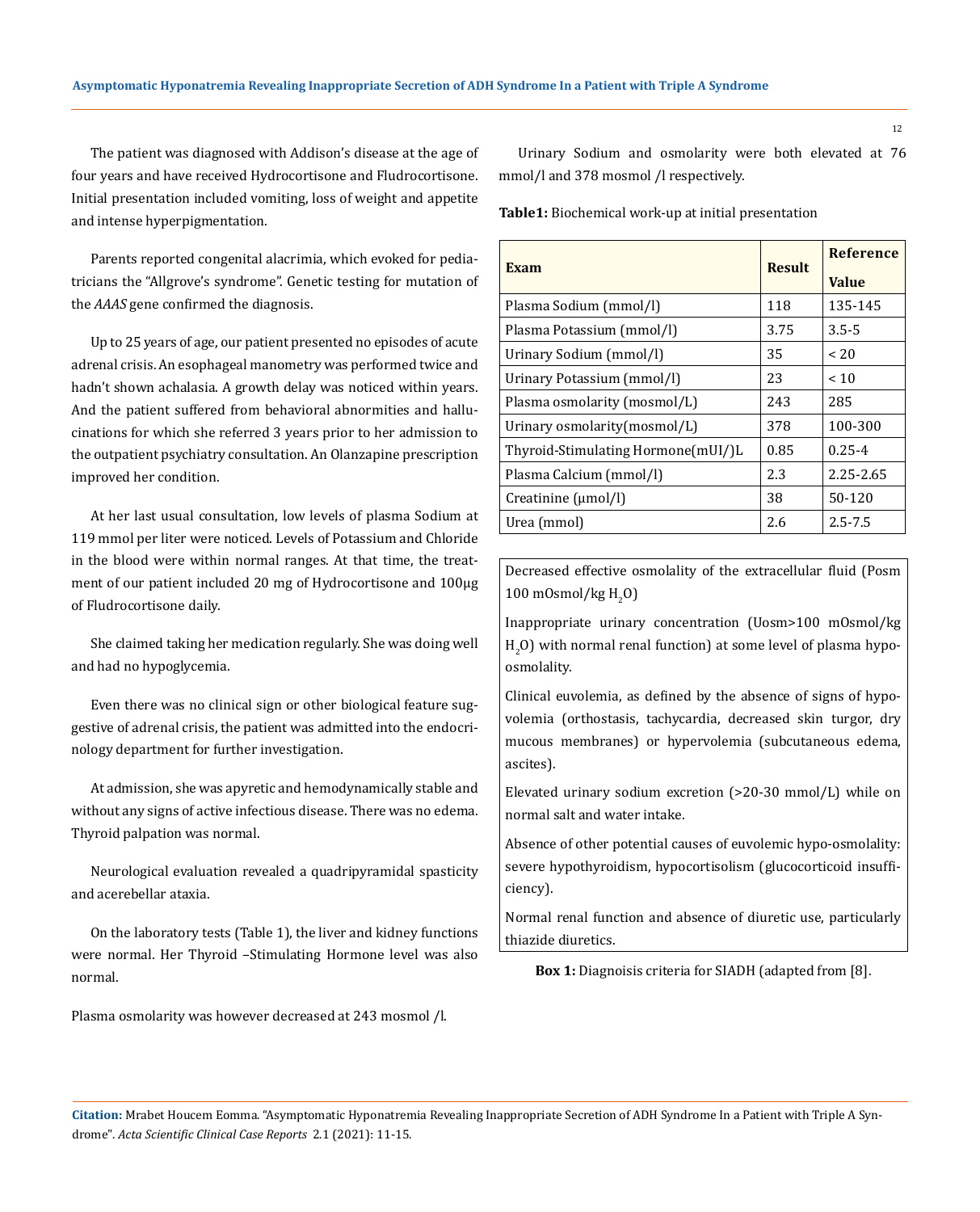At this point, since all other causes of hyponatremia were excluded, inappropriate secretion of Anti –Diuretic Hormone Syndrome (SIADH) was retained.

Etiological diagnosis of this secretion was then carried-on.

Olanzapine-related ISADH was suspected. The patient denied, however, any use of this treatment for the last few months and the natremia wasn't improving despite hospitalization, medications were offered by nurses.

There was no clinical nor biological evidence of infectious, inflammatory or tumoral diseases and thoraco-abdominal Tomodensitometry showed no abnormalities except bilateral adrenal atrophy related to her Addison's disease.

The patient was put on fluid restriction (500 ml per day), and plasma sodium levels were normal again after 6 days. The patient was discharged and ulterior follow-up showed persistent normal levels of plasma sodium.

### **Discussion**

We report here a unique case of a 25 years old woman having an Allgrove's syndrome, presenting with asymptomatic severe hyponatremia, while she was adequately treated since the age of four with hydrocortisone and fludrocortisone for her primary adrenal insufficiency (PAI). This hyponatremia was connected to an idiopathic ISADH.

This would be (to our knowledge) the first described association of these two conditions.

PAI is indeed an uncommon but potentially lethal condition  $[1,2]$ . The early death of the sister of our patient was probably to an acute adrenal failure since PAI wasn't suspected earlier.

PAI is characterized by a deficiency of glucocorticoids, with an inconstant deficiency in mineralocorticoids and androgens. In adults, the most frequent causes are the auto-immunedestruction of the adrenal glands and tuberculosis  $[3]$ . But among children, congenital adrenal hyperplasia (CAH)in its classic form of 21 hydroxylase deficiency is the most frequent cause  $[2,3]$ .

Our patient was first tested for this deficiency, but CAH was quickly ruled out.

Other causes of PAIamong children are mainly represented by genetic diseases. Among which, the adrenoleukodystrophy remains the most frequent [3,4], followed by Allgrove's syndrome or triple A (AAA) syndrome [5,6].

Triple-A syndrome is a rare autosomic recessive disease, characterized by an adrenocorticotrophic hormone (ACTH) resistant adrenal insufficiency, alacrimia and achalasia of the esophageal cardia. Genetically it is due to the mutation of AAAS gene, located on chromosome 12q13, encoding to a nuclear envelope protein known as ALADIN (alacrimia-achalasia-adrenal insufficiency neurologic) protein [5-7].

For our patient with PAI, since CAH was ruled out, after parents reported alacrimia, the diagnosis of AAA syndrome was made very probable. Genetic testing for mutation of the *AAAS* gene confirmed the diagnosis at the age of four.

Esophageal manometry was performed twice and didn't showed achalisia. In a Tunisian study including 26 patients diagnosed with AAA syndrome, 100% presented Addison's disease and alacrimia, while 88% had achalisia and only 27% presented with neurologic abnormalities [6].

Neurological evaluation for our patient revealed a quadripyramidal spasticity and a cerebellar ataxia.

Other clinic features of Allgrove's syndrome include progressive central, peripheral or autonomous neurological impairment with or without mental retardation  $[5,6]$ , hyperkeratosis, developmental delays, and microcephaly  $[6]$ . Our patient suffered from growth delay and behavioral abnormities.

AAA syndrome is rare but hyponatremia is one of the most frequent abnormalities of electrolyte homeostasis [8].

It is frequently associated with adverse outcomes, especially in the context of frail patients or acute hyponatremia.

Our patient had no suggestive symptoms of acute hyponatremia, which usually manifests with neurological symptoms, such as seizures, dyskinesia, psychosis or coma [9].

 Diagnosis of the cause of Hyponatremia is an essential step for the treatment, and is mainly based on the assessment of extracellular fluid volume and plasma osmolarity [8].

13

**Citation:** Mrabet Houcem Eomma*.* "Asymptomatic Hyponatremia Revealing Inappropriate Secretion of ADH Syndrome In a Patient with Triple A Syndrome". *Acta Scientific Clinical Case Reports* 2.1 (2021): 11-15.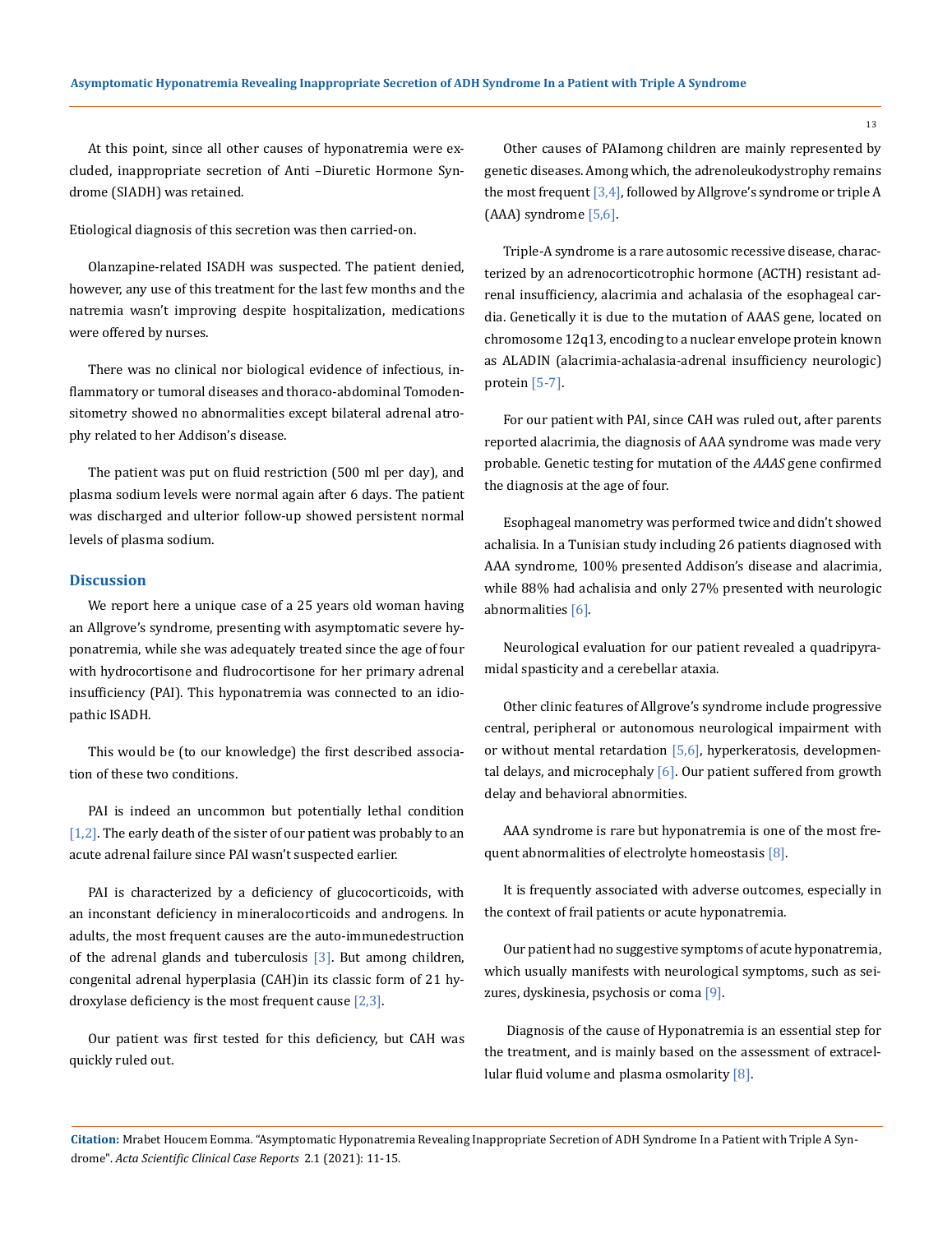In our case, we firstly suspected acute adrenal crisis since the patient had PAI and was treated with hydrocortisone and fludrocortisone. But she claimed being compliant with the treatment, didn't suffered from acute adrenal failure during her follow-up and did not reported abdominal pain or vomiting.

Physical examination didn't showed signs of dehydration, the laboratory work-up didn't show hypoglycemia or hyperkaliemia. The acute adrenal failure was less likely.

Since the patient presented no signs of dehydration or edema, we were facing an euvolemic hyponatremia whose main cause is SIADH. Other causes include isolated glucocorticoids deficiency and hypothyroidism  $[8]$ . TSH level was within the normal ranges. Diagnosis criteria for SIADH were fulfilled for our patient (Box1).

In our case, misdiagnosing the cause of hyponatremia could have been weighty. Since symptomatic treatments of the acute adrenal crisis consist of intravenous isotonic fluids and injections of hydrocortisone, the fluid expansion in our case could have worsened thehyponatremia.

SIADH is due indeed to an increased anti dureticaction of ADH and tubular reabsorption of water. The slight increase of extracellular water leads to hyponatremia, and the elevation of plasma natriuretic peptide explains the absence of edema [10].

On another hand, treating a patient as having SIADH while suffering from an acute adrenal failure could be lethal since fluid restriction could lead him to potential collapses and dehydration [11,12].

 Our patient responded well to fluid restriction and her sodium levels were normal in just few days and persisted normal after being discharged.

Investigation the underlying cause for SIADH is also an important step since hyponatremia can be transient and treatable.

The history of olanzapine use evoked for our patient a drugrelated SIADH since both typical and the newer atypical anti-psychotic drugs have been accused [12-14]. Our patient however reported that she was not compliant with the Olanzapine treatment and that she did not use in the last months preceding the diagnosis of hyponatremia. Thus, iatrogenic SIADH was very unlikely.

Besides anti- psychosis, among other treatments reported causing hyponatremia, we find: anti-depressants, anti-epileptics, and anti-inflammatory drugs).

Multiple neurological (Guillain-Barré syndrome, subarachnoid hemorrhage, head trauma), infectious (tuberculosis, abcesses, meningitis, encephalitis), pulmonary (sarcoidosis, pneumonia, pneumothorax, asthma), and malignant causes ( pulmonary, gastrointestinal, pancreatic, mesothelioma, sarcoma) can lead to SI-ADH [11].

Physical, biological and radiological assessment of our patient on admission showed no arguments in favor of one of these causes.

So, idiopathic SIADH was retained.

Therapeutic education of this patient should be carefully strengthened, the electrolytic and hemodynamic balance being made delicate by the association of the PAI and the SIADH.

#### **Conclusion**

Our case emphasizes the wide spectrum of causes of hyponatremia. A careful clinical evaluation of patients presenting with this problem, is imperative to guarantee adequate management. The diagnosis of acute adrenal crisis should be strongly evoked especially when having a familial or personal history of PAI, even when patient is euvolemic, but this diagnosis should not be hastily retained especially in the absence of other suggestive clinical and biological features. SIADH should be also evoked in patients with euvolemic hyponatremia and may be itself caused by several treatment and/ or diseases. It's symptomatic treatment is usually simple and effective. A careful follow up should be offered to our patient since she has to limit her hydric intake while having chronic adrenal insufficiency. Till now, there is not known physiopathological relationship between SIADH and Allgrove syndrome.

### **Bibliography**

- 1. Pintaldi S., *et al*[. "SIADH versus adrenal insufficiency: a life](https://ijponline.biomedcentral.com/articles/10.1186/s13052-019-0614-1)threatening misdiagnosis". *[Italian Journal of Pediatrics](https://ijponline.biomedcentral.com/articles/10.1186/s13052-019-0614-1)* 45.1 [\(2019\): 23.](https://ijponline.biomedcentral.com/articles/10.1186/s13052-019-0614-1)
- 2. Thompson MD., *et al*[. "Severe hyponatraemia with absence of](https://pubmed.ncbi.nlm.nih.gov/26021383/) [hyperkalaemia in rapidly progressive Addison's disease".](https://pubmed.ncbi.nlm.nih.gov/26021383/) *BMJ [Case Report](https://pubmed.ncbi.nlm.nih.gov/26021383/)* (2015).

**Citation:** Mrabet Houcem Eomma*.* "Asymptomatic Hyponatremia Revealing Inappropriate Secretion of ADH Syndrome In a Patient with Triple A Syndrome". *Acta Scientific Clinical Case Reports* 2.1 (2021): 11-15.

14